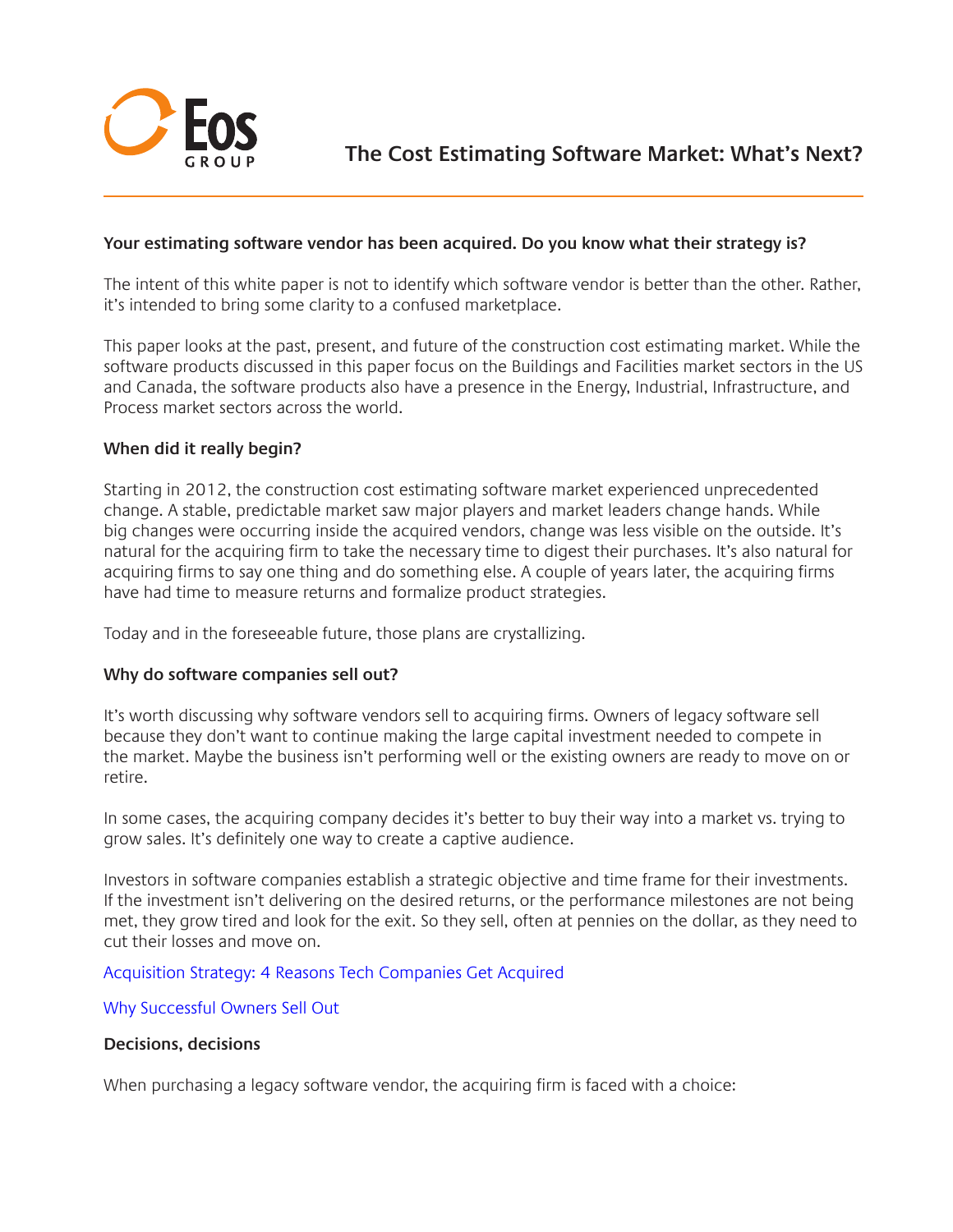1) Stop advancing the acquired solution and replace it with an alternate solution, or

2) Continue promoting and advancing the acquired solution.

How will you know what direction the acquiring firm is heading? A Google search reveals the history of product announcements and releases since an acquisition. A study of advertising and marketing promotions can reveal whether the legacy products are the focal point of the acquiring firm's marketing campaign. In some cases, the acquiring firms will be forthright about their plans and asking a simple question about their strategy will produce a sincere answer. In other cases, it will be up to the buyer to read between the lines and determine the acquiring firm's true intent.

# **A look back**

Let's review a recent history of the cost estimating software market in North America.

### **1991-2011:**

- Sage acquired Timberline Software in 2003 and rebranded it a few years later to Sage Timberline, with Timberline Estimating becoming Sage Timberline Estimating. Sage rebranded it again to Sage Estimating in 2011. We think Sage's branding strategy was a mistake as the Timberline brand was developed over a 40-year period and had great name recognition. However, the product position and market focus remained the same.
- U.S. Cost and WinEstimator brought their products to market. Sage and MC2 converted their DOS-based solutions to Microsoft Windows.
- Sage Estimating, MC2 ICE, U.S. Cost Success Estimator, and WinEstimator all competed as bestin-class solutions in an escalating features race. In many aspects, the products look more alike than different.



# **2012-2014:**

- RIB acquired MC2 and U.S. Cost.
- Trimble acquired VICO and WinEst.
- Sage continued feature and platform improvements primarily focused on user interface improvements and a migration to Microsoft SQL Server.



## **Beyond 2014: What's next?**

Based on our knowledge at this time, we believe that the future of estimating system dominance in North America will rest with Sage, RIB, and Trimble. We think RIB will retire the MC2 ICE and U.S.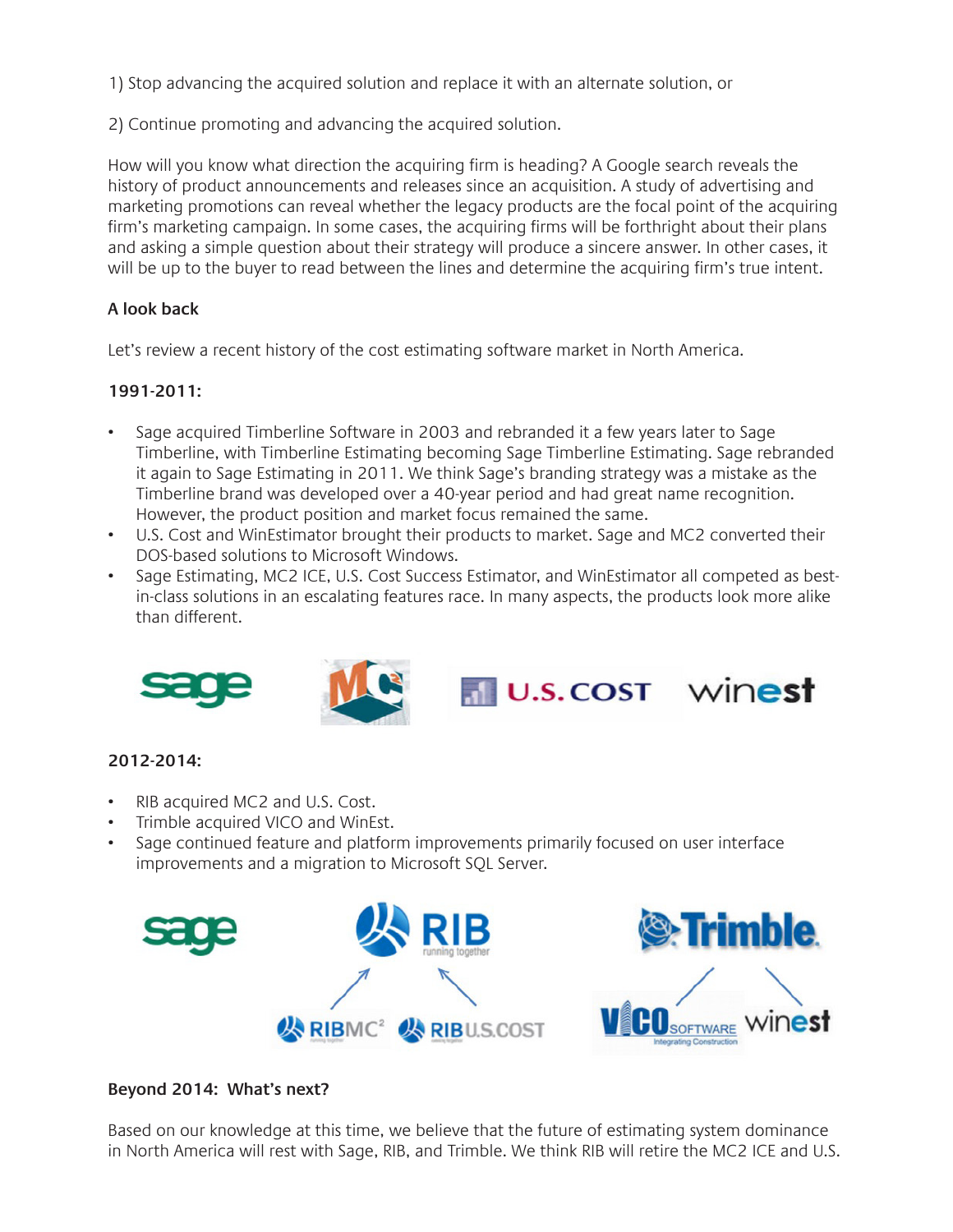Cost Success Estimator and Enterprise software products. RIB expects the MC2 and Success customers to migrate to the RIB platform and embrace the model-based estimating workflow in RIB's iTWO suite of cost management products. RIB will continue its strategy to develop as much functionality as it can with its large internal development and engineering staff.

Based on market research, guidance from existing VICO and WinEst customers, and Trimble's public messaging, we anticipate that Trimble will retire WinEst and advance VICO. We expect WinEst to remain on the shelf without major advancements (unlike the MC2 and U.S. Cost products). One thing is clear: Trimble has chosen VICO as their future estimating platform. Again, our take is that RIB and Trimble are betting on model-based estimating becoming the primary estimate delivery method for the Buildings and Facilities markets in the future.







We think Sage will maintain a neutral position, supporting integration with all types of upstream and downstream solutions. They will continue their focus on research and development of their core estimating software, with minor advancement of related modules. They will continue to develop application programming interfaces (APIs), partner with market leaders, and expand the community around the Sage core. We see Sage as a solution that supports traditional cost estimating and partners with market leaders to support model-based estimating. We expect Sage will continue to offer choices for both 2D digital takeoff and 5D BIM/VDC quantity extraction.

Note that this kind of turmoil in a mature market creates opportunities for new vendors as well. Don't be surprised if other software firms decide to jump into the US market.

# **In the end…**

The battle for preconstruction supremacy will ultimately be fought between two organizations as evidenced by their market focus, aggressive acquisition activity, and research and development resources:





We believe that Autodesk and Trimble are going to compete in the Architect, Engineering, Construction / Owner (AEC/O) market for the Buildings and Facilities sectors. Each company has developed or purchased competing solutions. Trimble's focus has been on the C of the AEC/O market, with some investments in the A and E. Autodesk dominates the A and is a leader in the E (although the E is highly fractured). Autodesk's publicly-stated future and growth will be in the C, which places them in direct competition with Trimble. This is the race to watch.

# **Options going forward**

Purchase decisions will require experience, research, and assessment of the impact to your organization (e.g., staff experience and familiarity, cost of migration to alternatives or staying put, and strength of the partners, subcontractors and supply chain).

Questions you should consider: